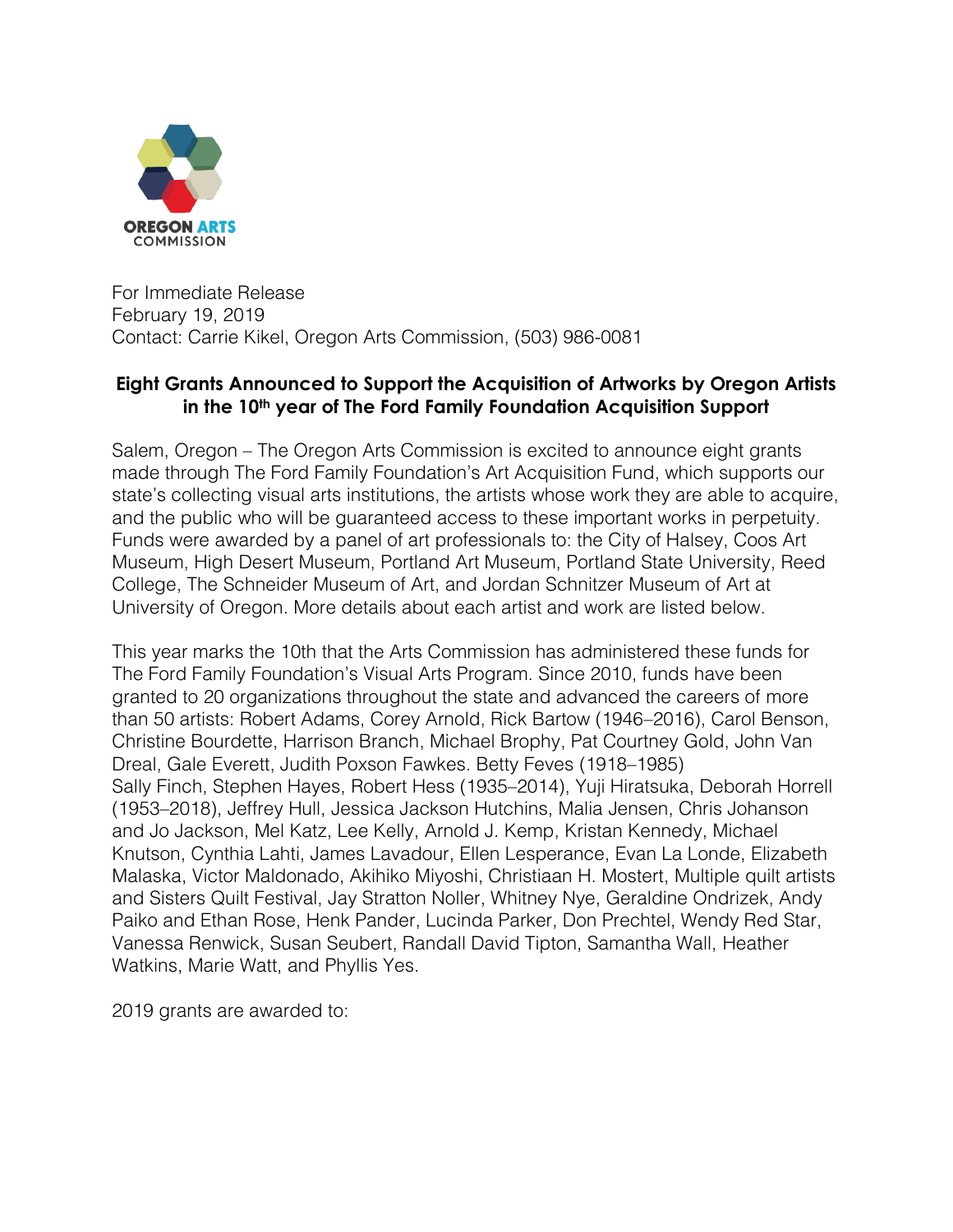City of Halsey (\$1,500) to acquire Gale Everett, "From the Land," 2016, aluminum, PVC, galvanized steel bolts, plywood (13 panels)



Gale Everett (b.1969. Lives and works in Albany, Oregon) is a visual artist who works and lives in the heart of the Willamette Valley. Her work connects to the forest and rivers, to native plants, farmlands and a love of animals. She moves between hand-cut paper, printmaking, ceramics and sculpture. "From the Land" will be a permanently installed at Halsey City Hall.

Coos Art Museum (\$2,800) to acquire Christiaan H. Mostert, "High Truckin'," 2017, acrylic on canvas



Christiaan H. Mostert (Dutch) (b. 1950. Lives and works in North Bend, Oregon) is a prominent artist on Oregon's South Coast. He was born into an artist family in the Netherlands in 1950. The family immigrated to Southern California in 1961 where he attended art classes at the Art Center School of Design in

Pasadena. He started his own design and illustration studio in 1979, doing mostly commercial art and architectural renderings. In 1990 he moved to Oregon to open his own fine art studio and gallery. Since then, Dutch has concentrated mostly on painting the maritime environment, in the studio and on location, gathering numerous awards for his work on both coasts. Dutch is the West Coast representative for the American Society of Marine Artists. He helped found the Annual Maritime Art Exhibition at Coos Art Museum 25 years ago.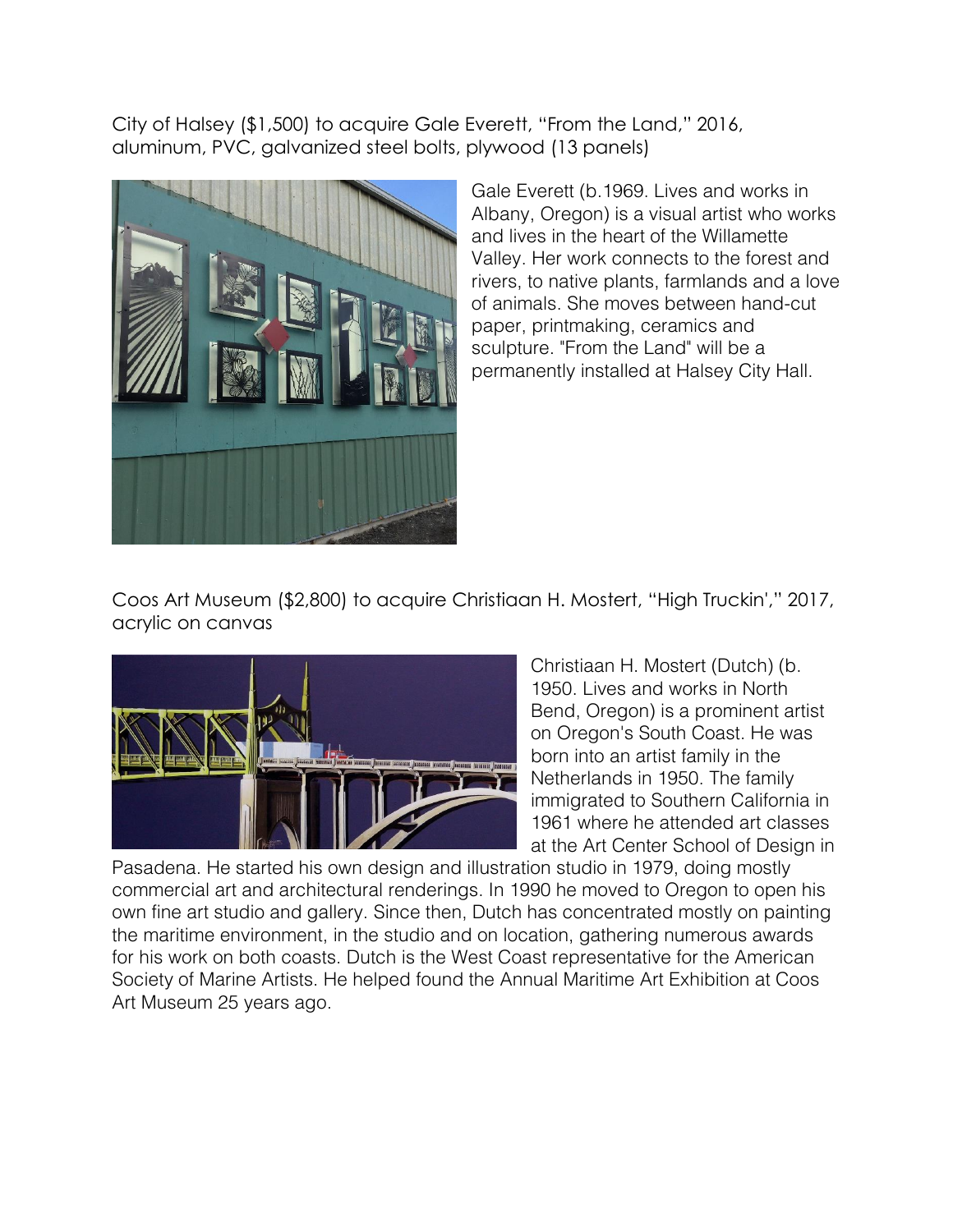High Desert Museum (\$15,000) to acquire James Lavadour, "Golden," 2018, oil on panel



James Lavadour (b.1951. Lives and works on the Confederated Tribes of the Umatilla Indian Reservation, Oregon) is one of Oregon's premier artists. His work has been exhibited internationally, including recent group exhibitions at Converge 45, "You in Mind," 2017, Portland, Oregon; "State of the Art" 2014-15, Crystal Bridges, Bentonville AR; and the 2013 Venice Biennale collateral exhibition "Personal Structures," along with numerous regional one-person exhibitions. Growing up on the Umatilla Reservation, his work reflects his deep connection to the landscape of Eastern Oregon and

incorporates Indigenous views of the land and sense of place. The High Desert Museum's collection currently includes two of Lavadour's early works. By acquiring one of his more mature works, they expand their capacity to trace his development as an artist and make his artwork accessible to broad audiences in their rural region. Lavadour is represented by PDX CONTEMPORARY ART

Portland Art Museum (\$20,000) to acquire Chris Johanson and Jo Jackson, "Furniture Sculptures," 2018, wood, cotton



Chris Johanson's (b. 1968. Lives and works in Portland, Oregon) multidisciplinary art encompasses painting, sculpture, installation and music; his works touch on universal themes of spirituality, sociology and environmentalism. Johanna Jackson (b. 1972. Lives and works in Portland, Oregon) transforms common objects and materials to explore the confluence of life and work, art and craft, magic and the ordinary in her handmade, functional objects and domestically-scaled installations. Both artists have exhibited internationally and are

significant members of Portland's artistic community. Working together, they created the exhibition design that transformed a gallery for the museum's exhibition series WE.CONSTRUCT.MARVELS.BETWEEN.MONUMENTS. The artist team's murals, furniture and spatial interventions shifted the white cube into a warm, lively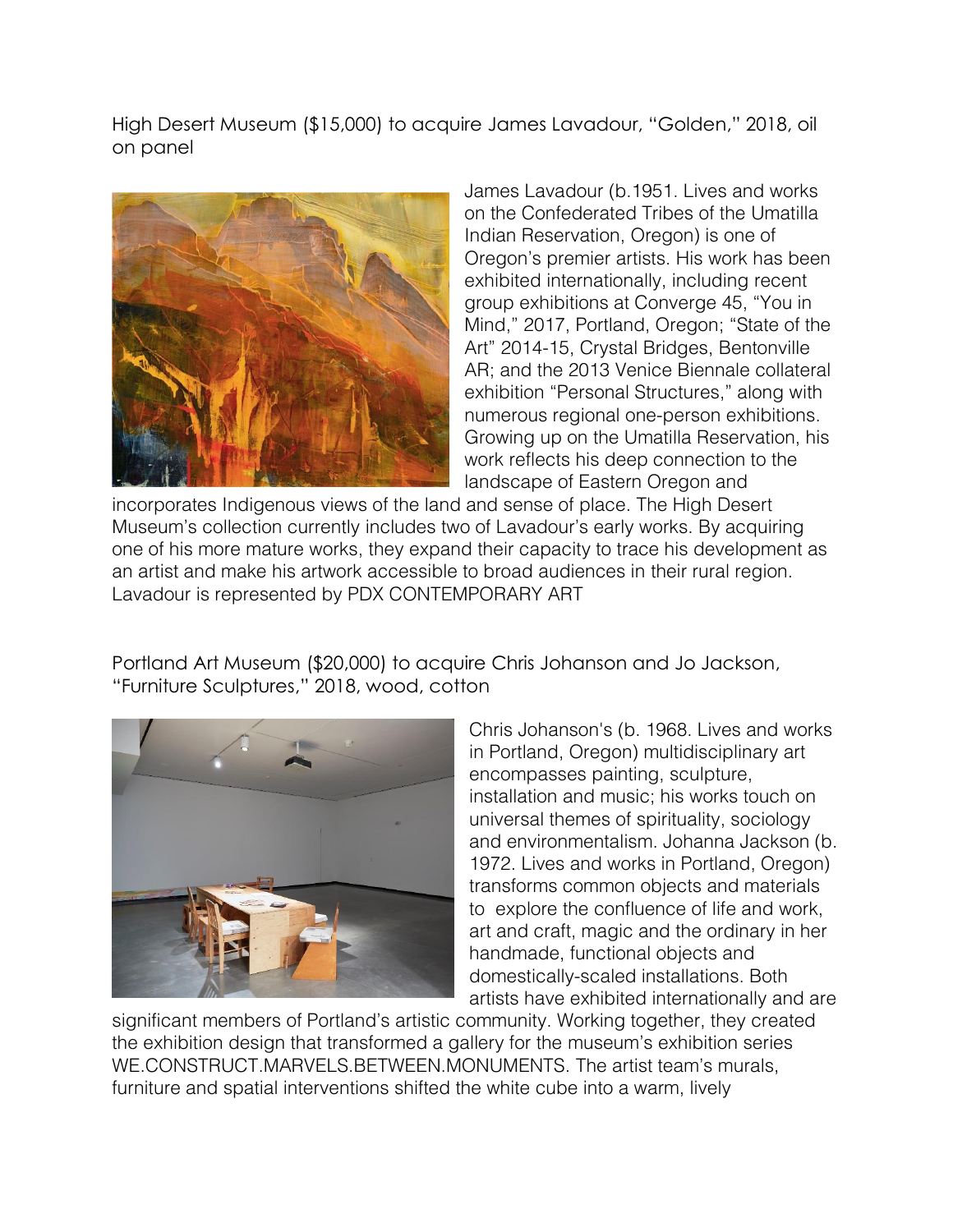environment. Acquiring these furniture pieces is an important testimony to the transformative, community-centered ambitions of the WCMBM series. Johanson is represented by Mitchell-Inness & Nash, New York.

Portland State University (\$27,000) to acquire Jessica Jackson Hutchins, "Woman Be Free," 2018, fused glass



Jessica Jackson Hutchins (b. 1971. Lives and works in Portland, Oregon) is a Hallie Ford Fellow and an important American artist. Her expressive and intuitive studio practice produces dynamic sculptures, collages, paintings and large-scale ceramics, all hybrid juxtapositions of the handmade. She has received recent solo exhibitions at the Columbus College of Art and Design in Columbus, OH (2016); the Aldrich Contemporary Art Museum (2014); the Hepworth Wakefield Museum (2013); and the Institute of Contemporary Art in Boston, MA (2011). Significant group exhibitions include the 55th Venice Biennale, and The Whitney Biennial (2010). Her work has been incorporated into public collections including the Museum of Modern Art, New York; the Museum of Contemporary Art, Chicago; the Brooklyn Museum, New York; the Hammer Museum, Los Angeles.

Hutchin's fused glass panel "Woman Be Free" will complete a series of three, with "Totem" and "19 Years Old" –each made in residence at Bullseye Glass, Portland, that will be permanently displayed at PSU's 724 Harrison building (formerly Neuberger Hall), as part of a collection of works that explore issues of material expression of identity. Other artists represented in the grouping are Ursula von Rydingsvard, Hank Willis Thomas, Lorna Simpson, Wendy Red Star, and Saya Woolfalk. Hutchins is represented by Marianne Boesky, New York.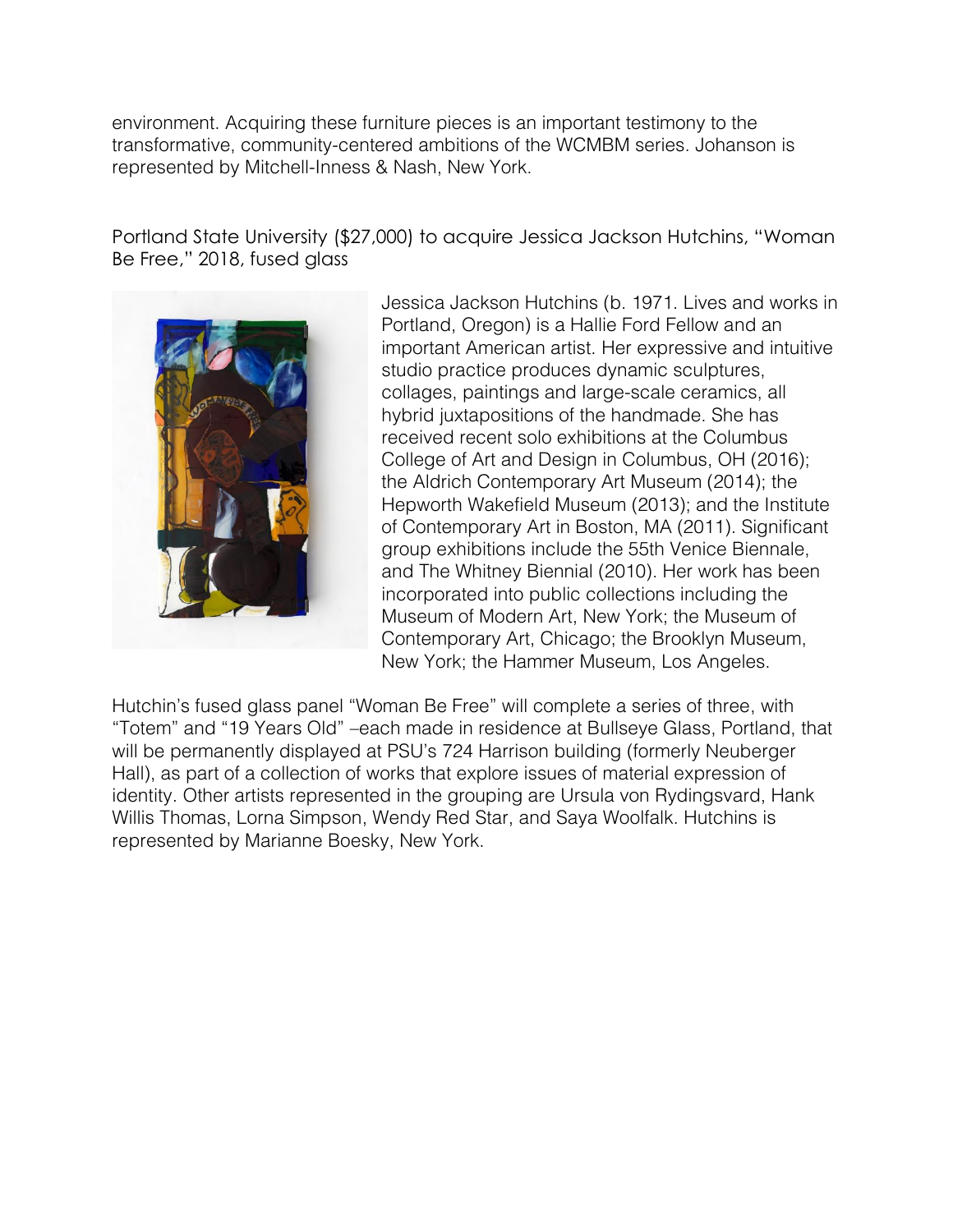Reed College (\$12,500) Heather Watkins, "Recordings*,*" 2018, twelve individually framed works, thread on linen



Heather Watkins (b. 1969. Lives and works in Portland, Oregon) has exhibited her work regionally and beyond since earning her MFA in Typography and Design at RISD in 2000. Trained in type and graphic design, textiles, bookmaking and printmaking, Watkins' mature work exhibits the sensitive interweaving of these mediums. As an undergrad Watkins studied Classics at Pitzer College, studying in Athens, Greece, and her art evinces this study of classical art and poetics. Watkins has held solo exhibitions at: the Portland Art Museum; The Art Gym; and

PDX CONTEMPORARY; and group exhibitions at CANADA NY; the lumber room, and other spaces. Her work is in the collection of: MoMA, NY; the Miller-Meigs Collection; among others. She has installed major public artworks at PSU and PCC. Her accomplished work is critical to the region's history of design, craft and spiritual abstraction. Watkins created the "Recordings" while "waiting" in various spaces, mainly medical environments. Each intricate embroidery expresses the mind and body negotiating time and space. Watkins is represented by PDX CONTEMPOARY ART.

Schneider Museum of Art, \$4,562, Elizabeth Malaska, "Legacy of Ruin," 2014, Oil, flashe, spray paint, & charcoal & pencil on canvas



Elizabeth Malaska (b. 1976. Lives and works in Portland, Oregon) received her MFA from Pacific Northwest College of Art and BFA from California College of the Arts. With a recent critically acclaimed solo exhibition at Russo Lee Gallery in Portland and a 2018 Hallie Ford Fellowship, Malaska is emerging as an important Oregon artist. In a recent *Art Form* Critic's pick, Stephanie Snyder writes, "Elizabeth Malaska's recent paintings celebrate the pathos and resilience of the anima, asserting its reproductive and spiritual power over

millennia of oppression... Malaska's pieces exorcise and overcome the clichéd representations of the feminine form seen throughout art history." Malaska is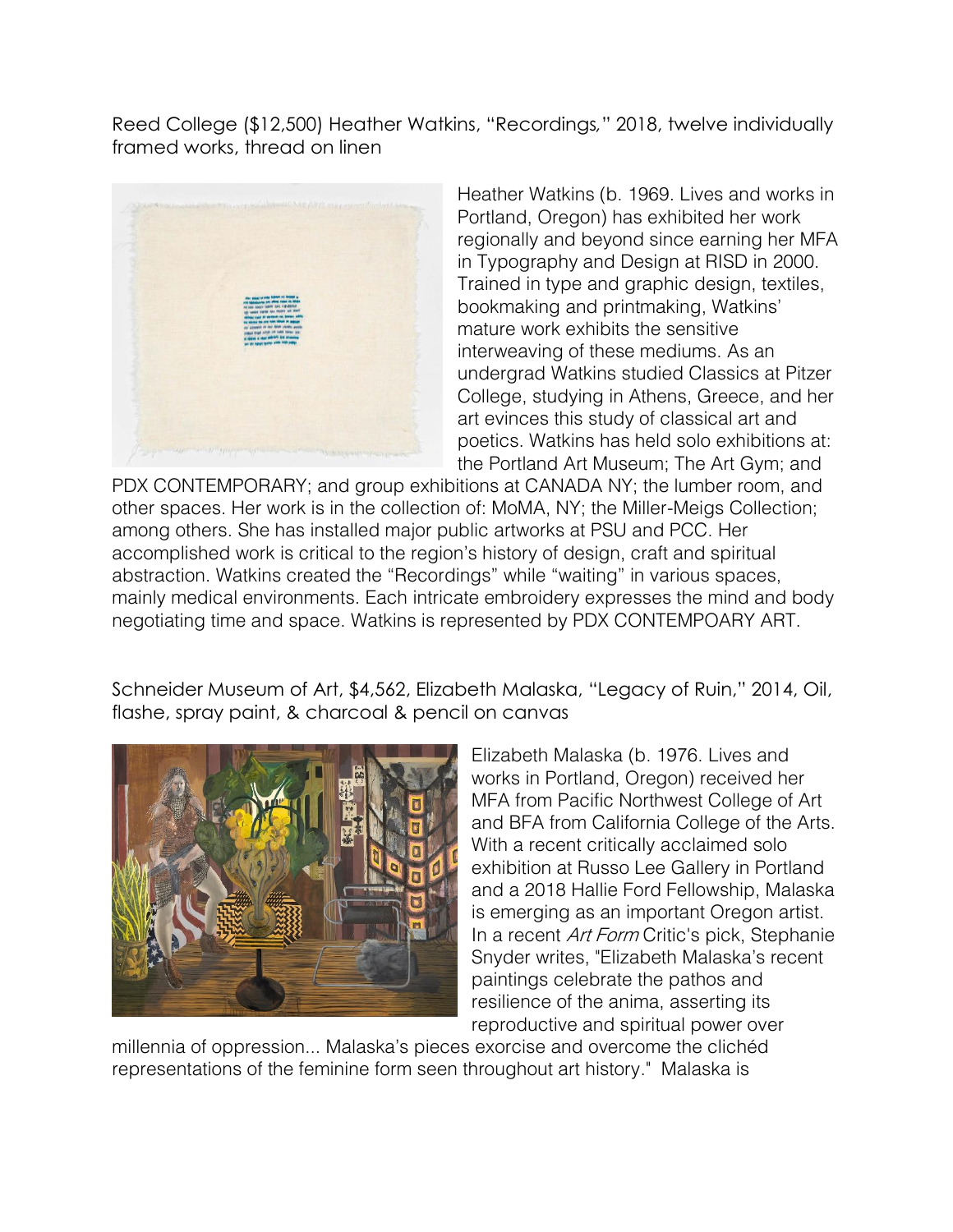represented by Russo Less Gallery.

Jordan Schnitzer Museum of Art, \$4,500, University of Oregon, Victor Maldonado, "The Fallen," 2018, Acrylic on canvas



Victor Maldonado (b. 1976. Lives and works in Portland, Oregon) was born in Michoacán, Mexico, and raised in California's Central San Joaquin Valley. Maldonado draws from their experiences in a family of migrant field laborers to create multidisciplinary art that explores identity, cultural symbols and perceptions… yet they call it "art about nothing," "Lucha libre" is a recurring theme in the work. The iconic

Luchador mask, a symbol of Mexican freestyle wrestlers, stands for the struggle between two forces. In addition to their work as a conceptual, visual, performance, and installation artist, Maldonado is also a freelance curator and writer and assistant dean of diversity and inclusion and chief diversity officer at Pacific Northwest College of Art. This is the first work of Maldonado to enter the JSMA collection. Maldonado is represented by Froelick Gallery.

# \* \* \* \* \* \* \* \* \* \* \*

#### **About The Ford Family Foundation Visual Arts Program**

Established in the memory of one of its co-founders, Mrs. Hallie Ford, the goal of the Foundation's Visual Arts Program is to accelerate an enhanced quality of artistic endeavor and bodies of work by *mid-career Oregon visual artists* through support of their exploration, conceptualization, production, exhibition and documentation of new work, and to improve Oregon's visual arts ecology.

In addition to the Art Acquisition Funding, other resources are being dedicated to the following:

Fellowships: five annual Hallie Ford Fellows are provided unrestricted grants to support the conceptualization and the development of new work.

Artists-in-Residences: bi-annual awards "Golden Spot" residency programs in Oregon that provide opportunities for artists to explore and conceptualize new work.

Exhibition & Documentation: funding for the curation, preparation, materials and traveling of exhibitions

Capital Projects: resources to improve and/or expand studio and exhibition space at key Oregon visual arts institutions